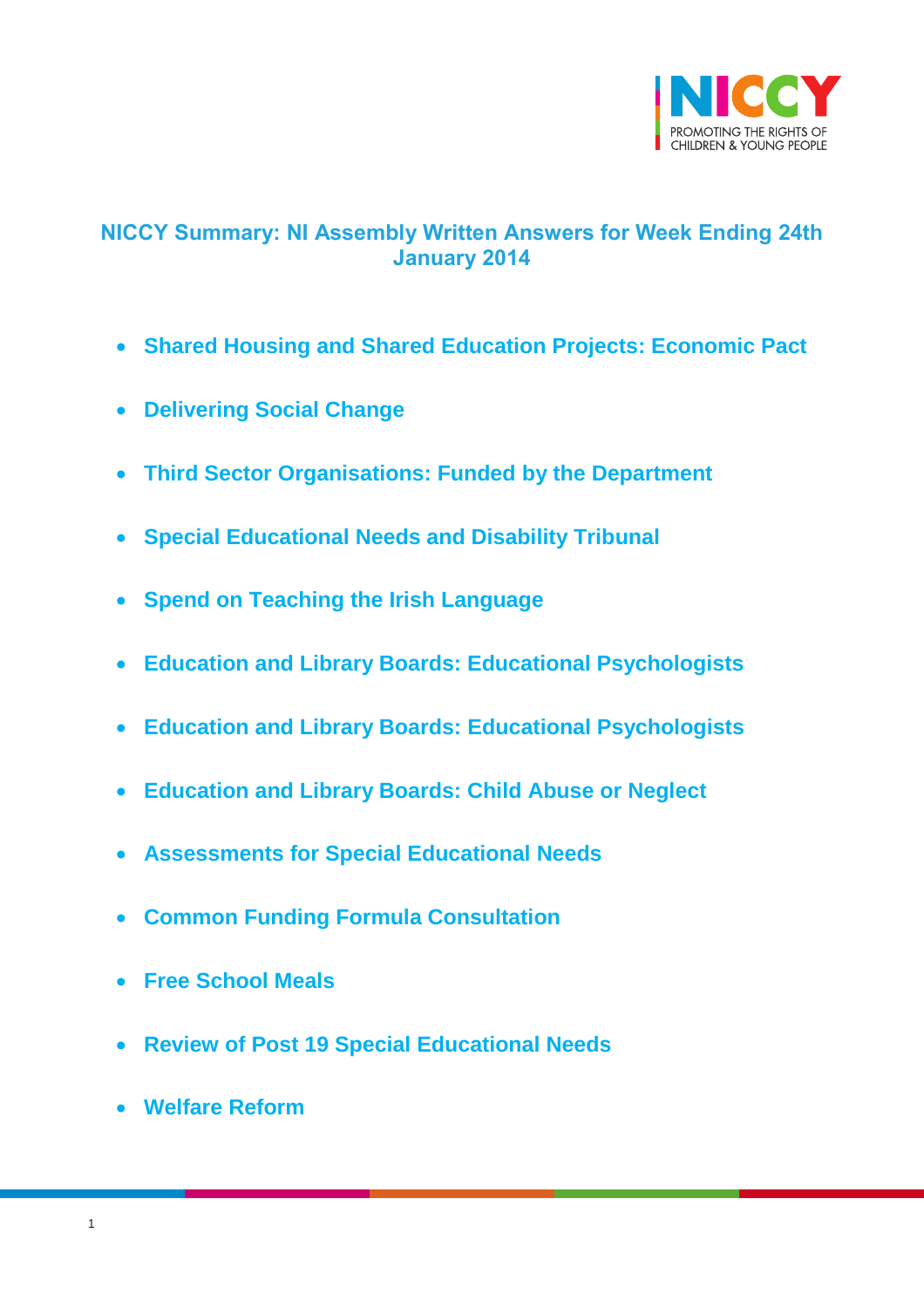

- **[Family Law: Access to Children](#page-13-0)**
- **[Introduction of Universal Credit](#page-13-1)**
- **[Bamford Review](#page-14-0)**
- **[Music Therapy in Special Education](#page-14-1)**
- **[Programme for Government 2011-15: Pupils that Cycle to School](#page-15-0)**
- **[Opportunities for School Children to Cycle](#page-16-0)**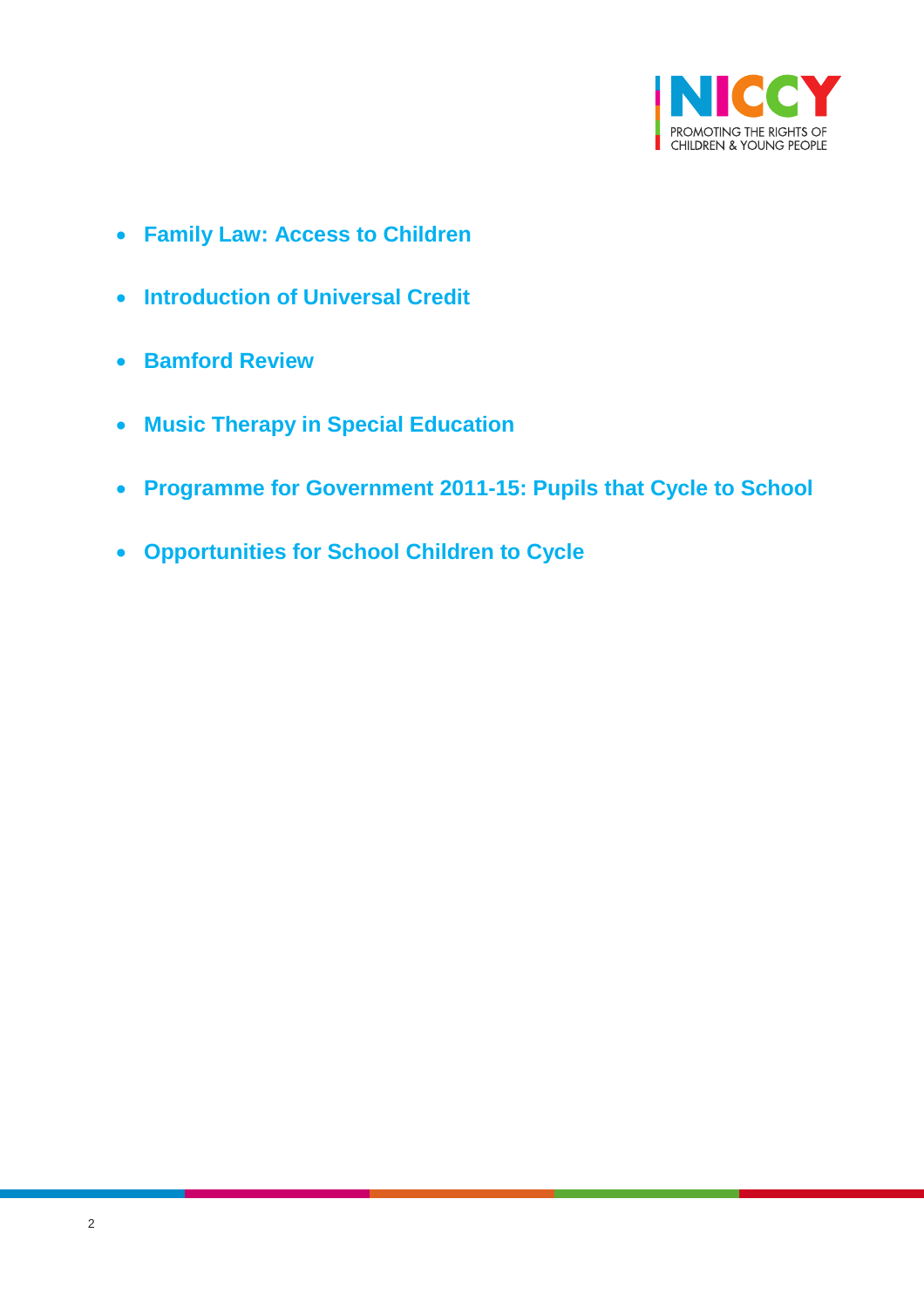

# **Shared Housing and Shared Education Projects: Economic Pact**

<span id="page-2-0"></span>Mr P Ramsey asked the First Minister and deputy First Minister to detail what projects will be funded from the further £100 million RRI borrowing available across 2014-15 and 2015-16 for shared housing and shared education projects as part of the Economic Pact. (AQW 29408/11-15)

**Mr P Robinson and Mr M McGuinness:** OFMDFM is currently co-ordinating a bids exercise to identify suitable projects for RRI funding under the Economic Pact. The Lisanelly Shared Educational Campus, which will bring together six schools serving almost 4,000 pupils in the Omagh area has been agreed. The Department of Education will shortly be launching a programme aimed at identifying further projects suitable for support. In addition, officials are currently assessing a number of proposals for shared neighbourhood schemes that have been identified by the Department for Social Development.

### [Back to Top](#page-0-0)

## <span id="page-2-1"></span>**Delivering Social Change**

Mrs Hale asked the First Minister and deputy First Minister for an update on the progress of Delivering Social Change. (AQO 5259/11-15)

**Mr P Robinson and Mr M McGuinness:** The Delivering Social Change framework was set up by the Executive to tackle poverty and social exclusion. It represents a new level of joined-up working across Government departments to drive through initiatives which have a genuine impact on the ground and achieve real, long lasting benefits.

Implementation of the initial 6 Delivering Social Change Signature Programmes, announced in October 2012, is progressing well. The Department of Education is leading on the Signature Programme to improve literacy and numeracy levels within schools. This programme will see 233 additional teachers placed in 267 primary and post- primary schools to deliver tuition to children who are currently struggling to achieve even basic educational standards. Over 200 of the posts are now filled and recruitment of the remaining teachers is ongoing.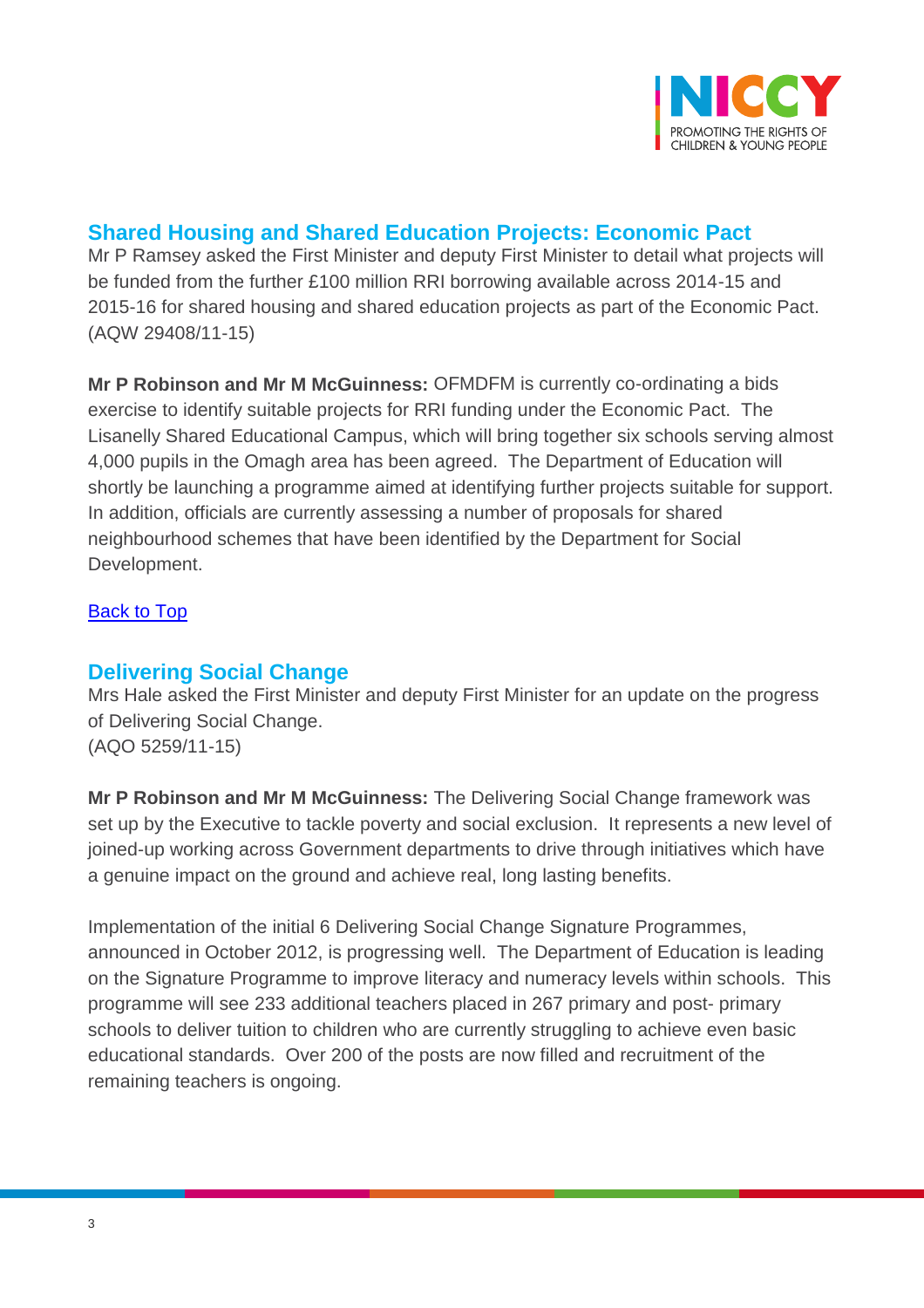

The Department of Health, Social Services and Public Safety has lead responsibility for 2 of the signature programmes – the provision of additional Family Support Hubs and Support for Parents. The Family Support Hubs Programme will see 16 existing Family Support Hubs being maintained and 10 new Family Support Hubs being established. In the Northern Trust Area, 2 new Hubs have been established and a third is at an advanced stage of implementation. Work is ongoing to identify potential locations for the 7 Family Support Hubs in the Belfast area. It is anticipated that all 10 new Hubs will be online by April 2014.

In respect of the Support for Parents Signature Programme, a suite of programmes have been developed which will see guidance, training and information being provided for up to 1,200 families. The Department for Social Development and the Department of Enterprise, Trade and Investment are jointly taking forward the Social Enterprise Incubation Hubs Signature Programme. Eleven Hubs will be established in currently vacant commercial premises and will offer a range of business advice and practical support to social enterprise entrepreneurs. Good progress has been made with leases for 9 of the Hubs having been agreed; the remaining 2 hubs will be agreed this month. It is envisaged that providers of supporting services will be appointed in March 2014 in preparation for the majority of the Hubs being operational in April 2014.

The Department for Social Development in collaboration with the Department of Education have established 20 new nurture units within school settings. The establishment of these additional nurture units allows us to play a key role in improving the lives and educational attainment of our most vulnerable children by targeting support where it is most needed. One hundred and sixteen children have now undergone observation and assessment and are currently attending the units.

The Department for Employment and Learning is taking forward the Community Family Support Signature Programme which aims to support parents and prevent younger family members from falling into the Not in Employment, Education or Training category. The programme was successfully piloted earlier this year and the upscaled programme was launched in November. This will reach up to 720 disadvantaged families.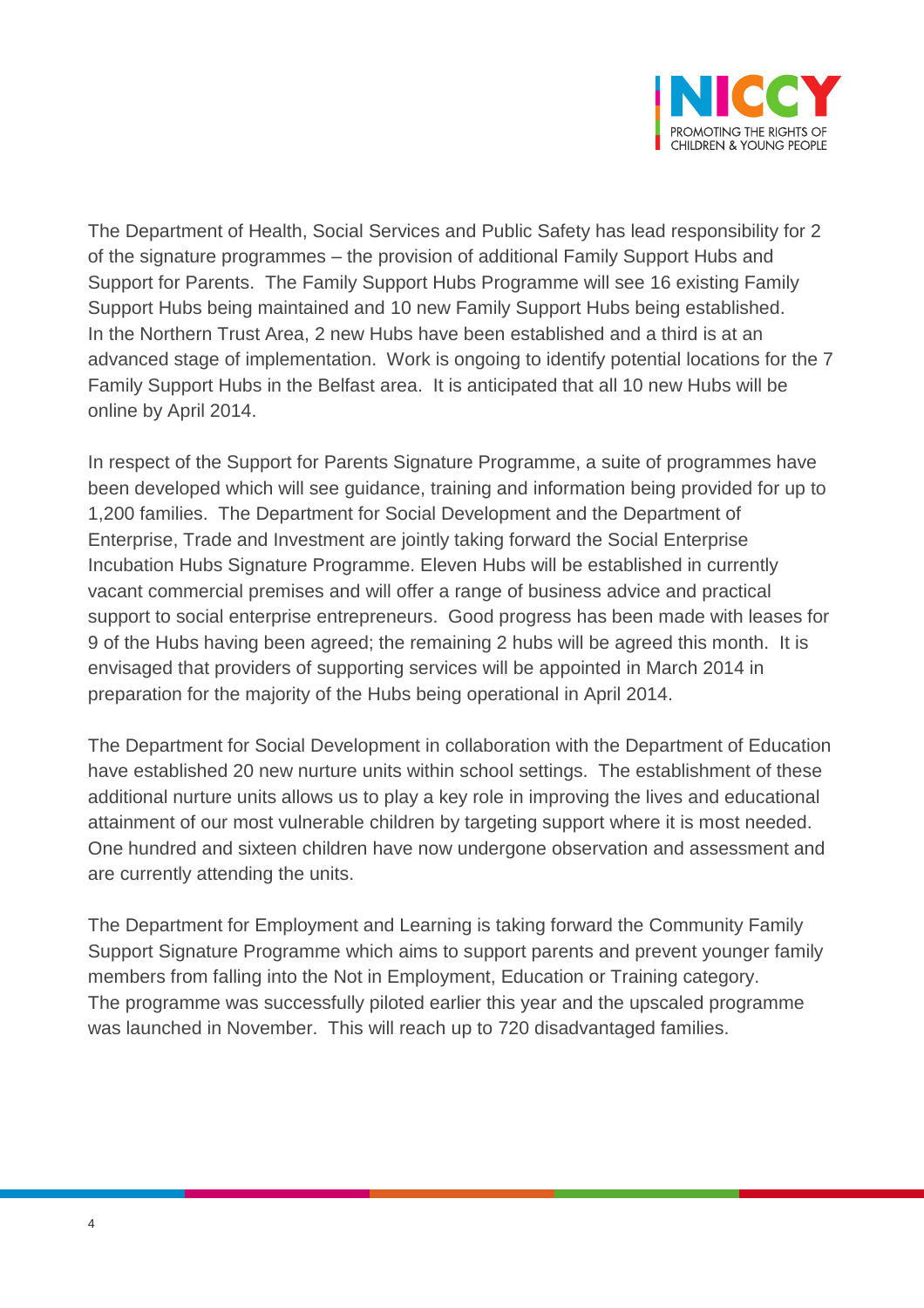

In addition to the initial Delivering Social Change Signature Programmes, on 8 October 2013 Junior Ministers Jennifer McCann and Jonathan Bell announced the Play and Leisure Signature Programme. This will support initiatives in championing play, greater local access to space for play; and planning and support for play at a community level.

Delivering Social Change is about focusing on a smaller number of actions which can really make a difference. Departments are now working together on priority issues to maximise outcomes and improve the lives of everyone living here, and particularly those who need help the most.

#### **[Back to Top](#page-0-0)**

### <span id="page-4-0"></span>**Third Sector Organisations: Funded by the Department**

Mr Ross asked the Minister of Education to detail (i) all third sector organisations funded by the Department who provide services to the public; and (ii) the value of each contract. (AQW 29410/11-15)

**Mr O'Dowd (The Minister of Education):** The third sector organisations funded directly by the Department are detailed in the table below.

| Organisation                                                 | <b>Grant-Aid</b> |
|--------------------------------------------------------------|------------------|
| ChildLine                                                    | £260,000         |
| Early Years – the Organisation for Young Children            | £1,228,000       |
| East Belfast Partnership - Easter School 2013                | £9,030           |
| Greater Shankill Partnership - Summer Transition School 2013 | £20,372          |
| North Belfast Partnership - Easter School 2013               | £20,371          |
| North Belfast Partnership - Summer Transition School 2013    | £13,525          |
| South Belfast Partnership - Easter School 2013               | £17,614          |
| South Belfast Partnership - Summer Transition School 2013    | £11,616          |
| West Belfast Partnership - Easter School 2013                | £5,906           |
| West Belfast Partnership - Summer Transition School 2013     | £35,274          |
| <b>The Pushkin Trust</b>                                     | £25,000          |
| Business in the Community – Time to Read                     | £50,000          |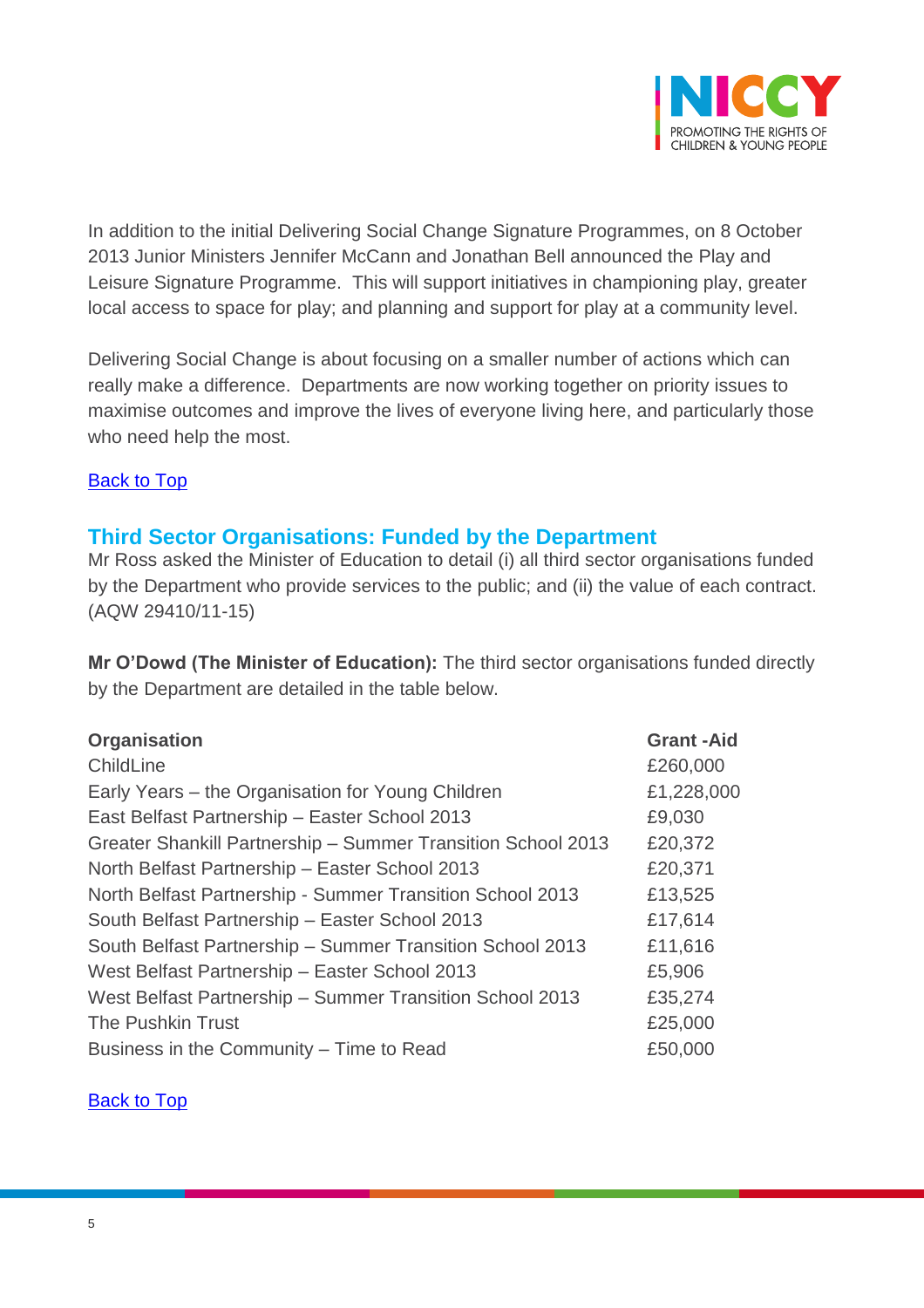

# <span id="page-5-0"></span>**Special Educational Needs and Disability Tribunal**

Mr Weir asked the Minister of Education to detail the legal force of a ruling of a Special Educational Needs and Disability Tribunal; and whether parents are compelled to comply with the rulings in relation to school choice. (AQW 29636/11-15)

**Mr O'Dowd**: Article 23A of the Education ( NI ) Order 1996 places a duty on education and library boards to comply with orders made by the Special Educational Needs and Disability Tribunal. Article 23(5) of that Order provides that a person who without reasonable excuse fails to grant discovery of documents or fails to comply with a requirement to attend as a witness commits a criminal offence. Notwithstanding the legal redress available to any party to an appeal to the Special Educational Needs and Disability Tribunal, Article 16 (4A) of the Education (NI) Order 1996 does not require the name of a school or institution to be specified if the child's parent has made suitable arrangements for the special education provision specified in the statement to be made for the child.

If the child's parent does not make suitable arrangements as specified above or place the child in the school as directed by the ruling of a tribunal then the parent may be in contravention of Article 45 (1) of the Education and Libraries (Northern Ireland) Order 1986, that is:

*"The parent of every child of compulsory school age shall cause him to receive efficient full-time education suitable to his age, ability and aptitude and to any special educational needs he may have, either by regular attendance at school or otherwise."*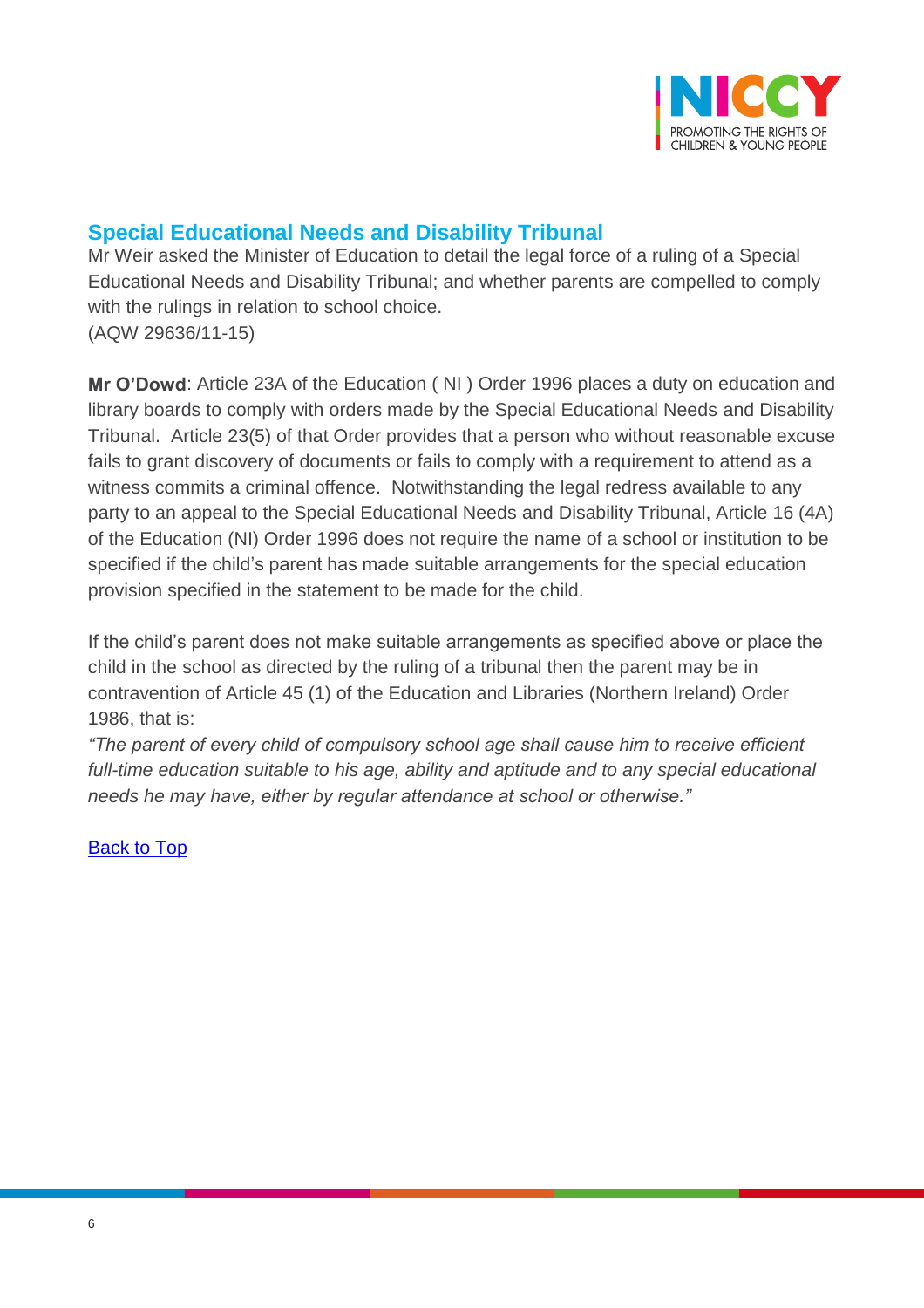

## <span id="page-6-0"></span>**Spend on Teaching the Irish Language**

Mr Copeland asked the Minister of Education how much is spent annually on teaching the Irish language as a subject in schools. (AQW 29752/11-15)

**Mr O'Dowd:** Modern languages are a statutory requirement at Key Stage 3, and a qualification choice at Key Stage 4 and sixth form. Schools can choose to deliver any of the languages of the 27 EU member states, including Irish.

To support primary schools wishing to deliver language learning the Primary Language Programme was introduced in 2007 to give pupils at Foundation Stage/Key Stage 1 the opportunity to learn an additional language in school. There are currently 88 primary schools learning Irish through this programme.

It is up to individual schools to decide how to deploy the resources available to them from their delegated budgets to fund the delivery of all subjects in the curriculum. The Department does not hold information on the languages schools choose to teach or how much each school spends in this area.

### [Back to Top](#page-0-0)

## <span id="page-6-1"></span>**Education and Library Boards: Educational Psychologists**

Mr Storey asked the Minister of Education how many educational psychologists were employed in each Education and Library board in each of the last three years. (AQW 29775/11-15)

**Mr O'Dowd:** The number of educational psychologists employed in each Education and Library Board, in each of the last 3 years, (headcount as at 15 January) is listed below:

|              | 2012 | 2013 | 2014 |
|--------------|------|------|------|
| <b>SEELB</b> | 31   | 37   | 37   |
| <b>SELB</b>  | 34   | 34   | 35   |
| <b>WELB</b>  | 21   | 22   | 23   |
| <b>BELB</b>  | 34   | 35   | 36   |
| <b>NEELB</b> | 26   | 30   | 30   |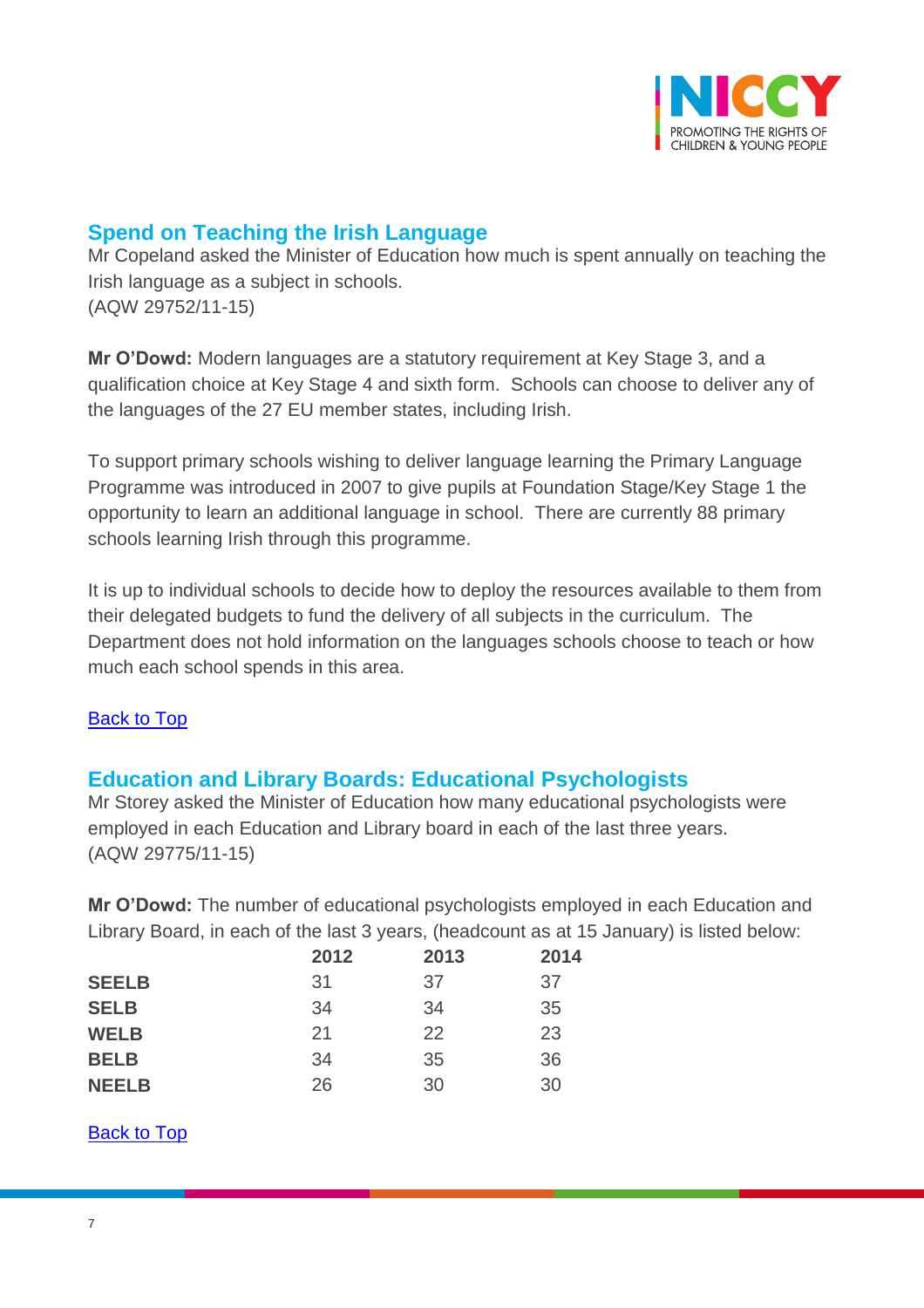

## <span id="page-7-0"></span>**Education and Library Boards: Educational Psychologists**

Mr Storey asked the Minister of Education to outline the average waiting times for a pupil to be seen by an Educational Psychologist in each Education and Library Board; and the reasons for any differences. (AQW 29776/11-15)

**Mr O'Dowd:** The Education and Library Boards have confirmed that the average waiting time between a pupil being referred to an educational psychologist and having their first appointment, during the period June 2013 to December 2013, is as follows:

**BELB** - 18 days **NEELB** - 37 days **SEELB -** 116 days **SELB** - 63 days **WELB** - 60 days These figures refer to Stage 3 (non-statutory assessments) as outlined in the Code of Practice on the Identification and Assessment of Special Educational Needs (COP).

With regard to the waiting time for an assessment in terms of statutory requirements, at Stage 4 of the COP, the ELBs consider the need for a statutory assessment of special educational needs which will include an assessment by an educational psychologist. ELBs have 16 weeks from the date that the ELB notifies the parents that it is considering making an assessment or from the date that the request to carry out an assessment is received by the ELB from the parent or the school to complete the assessment.

The reasons for differences in average waiting times between the ELBs are largely due to natural fluctuations in staffing levels caused, for example, by illness, maternity leave or retirement.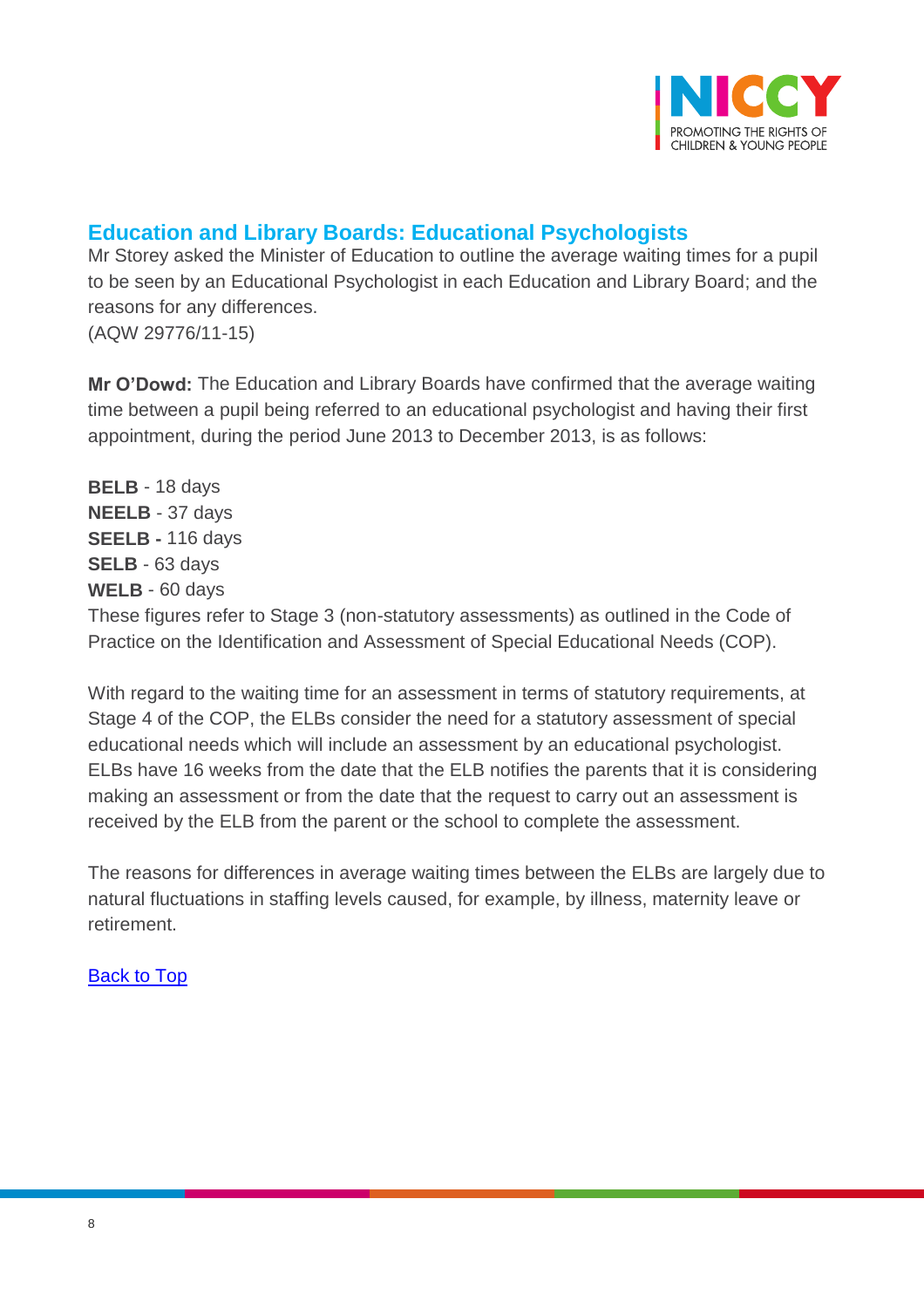

## <span id="page-8-0"></span>**Education and Library Boards: Child Abuse or Neglect**

Mr Frew asked the Minister of Education what is the threshold for which a child abuse or child neglect allegation will be deemed serious enough by the Education and Library Boards to inform the PSNI and Gateway services. (AQW 29798/11-15)

**Mr O'Dowd:** Referrals are made to PSNI or the Gateway teams when there is concern that a child may have been the victim of abuse. Signs and symptoms of abuse are set out in DE circular 1999/10 'Pastoral Care in Schools: Child Protection' and in the DHSSPS guidance 'Cooperating to Safeguard Children'.

Referrals are normally made by schools' staff, as the parties in direct contact with the child and the Education and Library Boards' Child Protection Support Service for Schools acts in support of schools' staff through the provision of advice and training on child protection matters.

#### <span id="page-8-1"></span>[Back to Top](#page-0-0)

### **Assessments for Special Educational Needs**

Mr Allister asked the Minister of Education how many assessments for Special Educational Needs were conducted within the North Eastern Education and Library Board in 2013; and what was the average waiting time from referral. (AQW 29843/11-15)

**Mr O'Dowd:** The North Eastern Education and Library Board (NEELB) has advised that 375 statutory assessments of pupils' special educational needs were completed in 2013. The average waiting time for those 375 pupils' assessments, from referral to completion, was 20.32 weeks.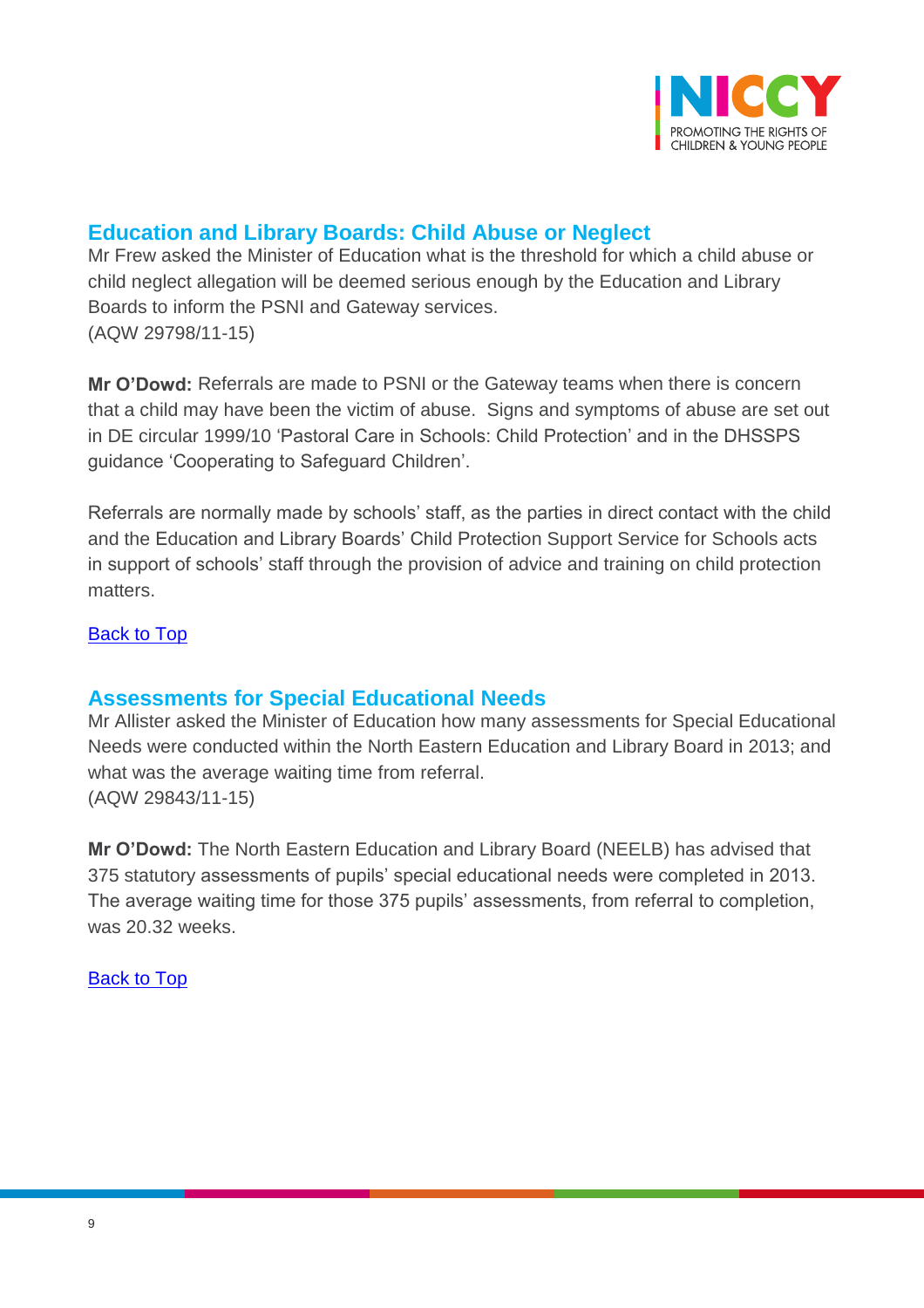

## <span id="page-9-0"></span>**Common Funding Formula Consultation**

Mrs Cochrane asked the Minister of Education for an update on the outcome of the Common Funding Formula consultation, which concluded on 25 October 2013. (AQW 29875/11-15)

**Mr O'Dowd:** At the closing date of 25 October, nearly 15,000 consultation responses were received to the main consultation. A full analysis of those responses is currently underway and as I have previously stated, I will not be making any final decisions until a full analysis of all these consultation responses has been carried out. I will give careful consideration to the views of all those who responded.

The changes to the Common Funding Scheme (CFS) remain on track for delivery for the new financial year and I intend to make my final decisions and advise schools of their actual allocations as soon as possible. I will arrange for a consultation summary to be published on the DE website, shared with the Education Committee and placed in the Assembly Library in due course.

[Back to Top](#page-0-0)

### <span id="page-9-1"></span>**Free School Meals**

Mr Weir asked the Minister of Education what plans his Department has to increase the provision and uptake of free school meals. (AQW 29973/11-15)

**Mr O'Dowd:** Children from families on low incomes and those living in poverty face significant barriers in accessing and benefiting from a good education. The provision of healthy free school meals helps address the particular challenges that these children face in accessing and participating fully in school life, in improving their learning outcomes and ultimately their lifetime opportunities. It is a key measure, therefore, through which my Department contributes to the statutory target to eradicate child poverty here by 2020 and to the Programme for Government commitment to tackle disadvantage.

On 11 June 2013 I announced my intention to adjust the eligibility criteria for free school meals so that from September 2014, the same eligibility criteria for free school meals for both primary and postprimary pupils will apply. This will benefit an estimated additional 15,000 children from lower income households.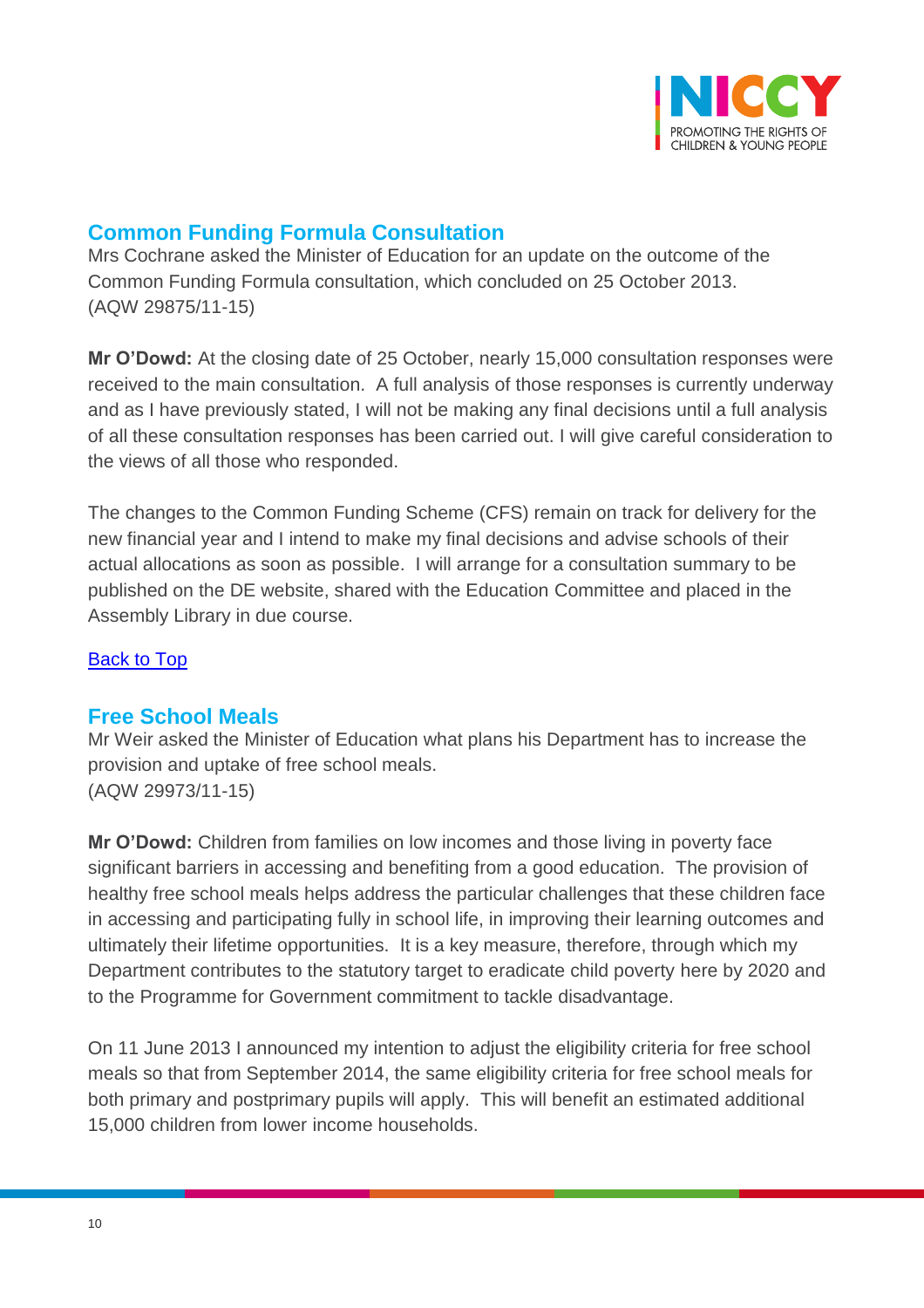

A number of actions are being taken forward by my Department, working with the Education and Library Boards (ELBs) and the School Catering Service to ensure that all those entitled to receive free school meals receive this important benefit. For example, the Resource Allocation Plans for each of the ELBs include targets to maintain or increase the uptake of all school meals and of free school meals. Each year the ELBs issue press releases, send out renewal applications and issue letters and posters to schools, the Social Security Agency, the Citizens Advice Bureau and libraries.

The School Catering Service continuously seeks to increase uptake of school meals undertaking a range of activities including, for example, the installation of cashless catering systems in a number of post-primary schools to reduce any stigma associated with free school meals, sending menus home and placing these on school websites, providing meal deals, arranging theme days and taster sessions for parents and pupils.

My officials are also working with colleagues in the Department of Social Development to take forward a joint project to encourage the uptake of free school meals as part of the work of the Inter-Departmental Group on Benefit Uptake (IDGBU).

### [Back to Top](#page-0-0)

## <span id="page-10-0"></span>**Review of Post 19 Special Educational Needs**

Ms McGahan asked the Minister for Employment and Learning for an update on (i) the review of post 19 special educational needs in respect of

- (a)further educational needs;
- (b) disability employment service; and
- (c) transitions; and

(ii) how this is progressing in South Tyrone. (AQW 29762/11-15)

**Dr Farry:** My Department is committed to ensuring that all students with learning difficulties and/ or disabilities, who have the ability to participate in further education provision, can access quality educational opportunities. I am content that all further education colleges continue to provide such opportunities, including those colleges which serve the South Tyrone catchment area.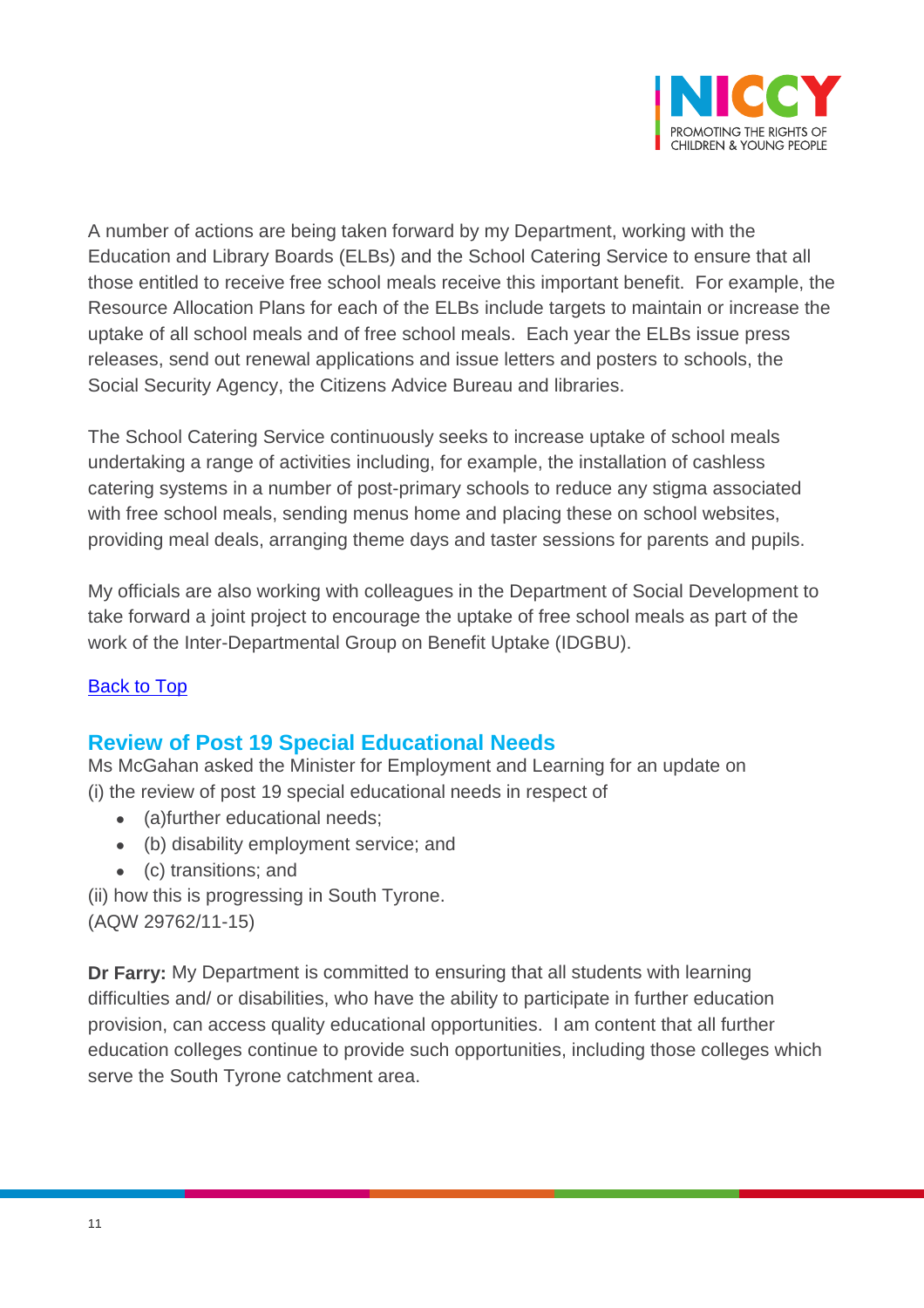

I am aware that access to such provision can be an issue, especially in rural areas. Therefore I instructed my officials to examine access to transport for students with a learning difficulty and/or disability, aged 19 and over. My Department will consider a course of action and develop proposals, once this initial piece of work has been completed.

The Disability Employment Service is fully committed to playing its part to ensure that young people with disabilities are provided with the tailored support and assistance they need to help them achieve their employment goals. A strategic review of my Department's Disability Employment Service (DES) is underway. To inform this review, an overarching Disability Employment Strategy is being developed with the aim of having a draft Strategy available by April 2014, which will then be subject to a public consultation. A Working Group has been established to take forward the Strategy and membership includes a number of key representatives from the local disability sector. In addition, a number of user engagement events have been scheduled throughout Northern Ireland, to ensure that the views of people with disabilities are also considered as part of the development of the strategy.

The Health and Social Care Board commissioned a review of Day Opportunities and recently concluded a public consultation on proposals on a "Regional Learning Disability Day Opportunities Model" for consideration. DEL officials have met with Health colleagues to discuss their proposals and how we, with others, can work together to facilitate improving the Transition services across a number of key Departments' responsibilities.

My Department's Careers advisers are actively involved in the transition planning process and during the 2012/13 academic year, attended 1055 transition planning meetings. Working with multidisciplinary teams, including teachers and educational psychologists, they contribute to the young person's Transition Plan by providing impartial careers guidance on the range of educational, training and employment opportunities available to them. In South Tyrone the Careers Service has a partnership agreement in place with Sperrinview School and attended all transition planning, annual review meetings and parents evenings to which they were invited during the 2012/13 academic year. The Careers Service also provides services to learners attending Parkanaur College in partnership with DEL colleagues from the Disability Employment Service. This includes supporting learners as they progress towards completion of their training to assist them in making the transition back to their home area in planning the next stage of their career.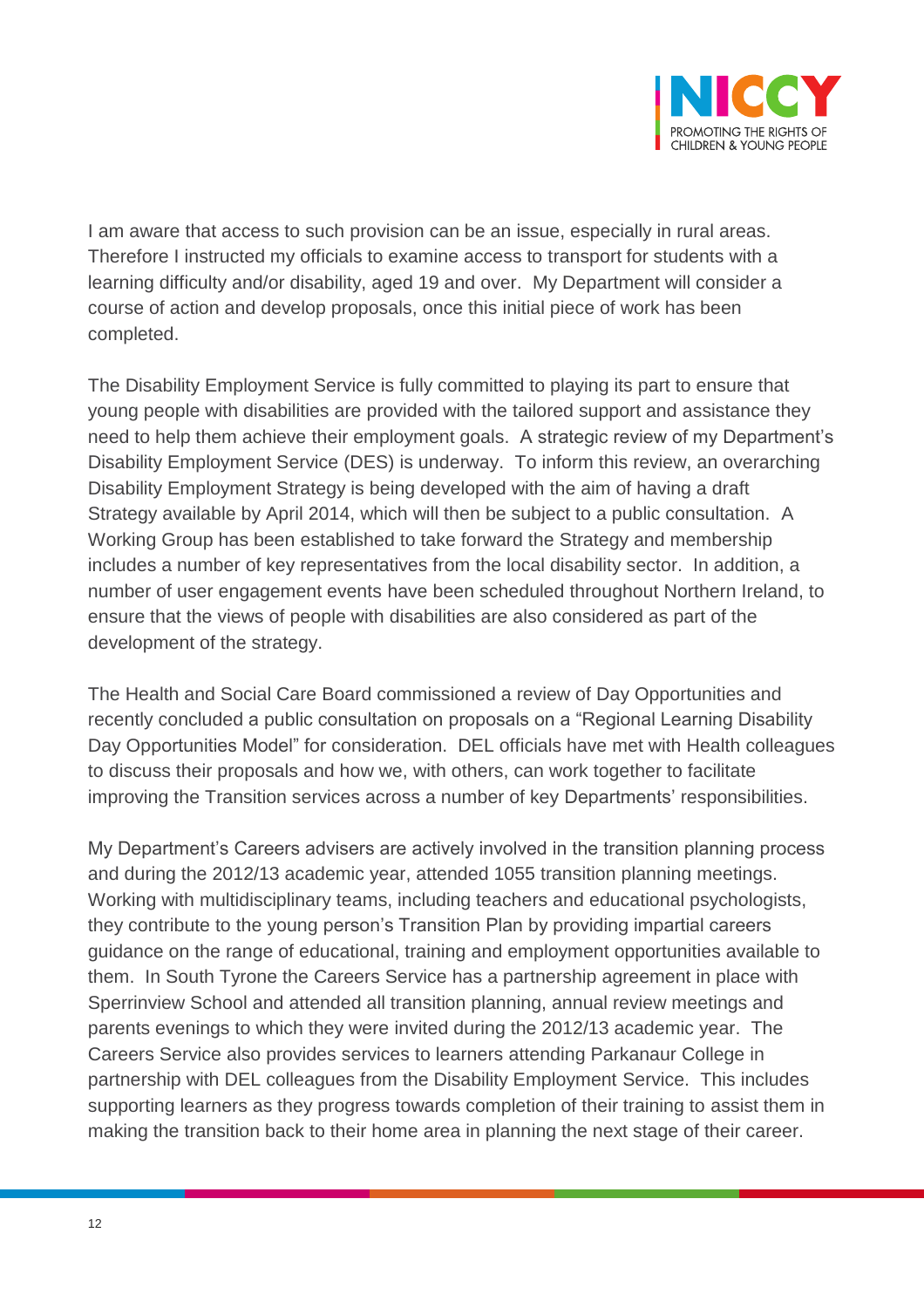

The Careers Service has developed and implemented a social inclusion policy which focuses on addressing the needs of young people facing, or vulnerable to, social exclusion, including young people with a severe learning difficulty. It has established working relationships with the relevant statutory, voluntary and community sector bodies across Northern Ireland with a shared interest in supporting clients vulnerable to social exclusion.

I have raised the issue of transition with the Inter-Ministerial Group on Mental Health and Learning Disability in November 2013. As a result, OFMDFM are co-ordinating discussions between all relevant departments under the auspices of the Executive's Disability Strategy.

### [Back to Top](#page-0-0)

### <span id="page-12-0"></span>**Welfare Reform**

Mr Allister asked the Minister of Finance and Personnel to outline the process regarding the penalty arising from the failure to implement welfare reform. (AQW 29678/11-15)

**Mr Hamilton:** The Chief Secretary to the Treasury wrote in June 2013 advising that it was the intention of the UK Government to adjust the Northern Ireland Executive DEL allocation should welfare reforms not be agreed by January 2014. HM Treasury has not yet advised how this penalty will be applied. However, in anticipation of a penalty being applied, the Executive has agreed, on my recommendation to make a provision of £15 million to cover the remaining three months of this financial year.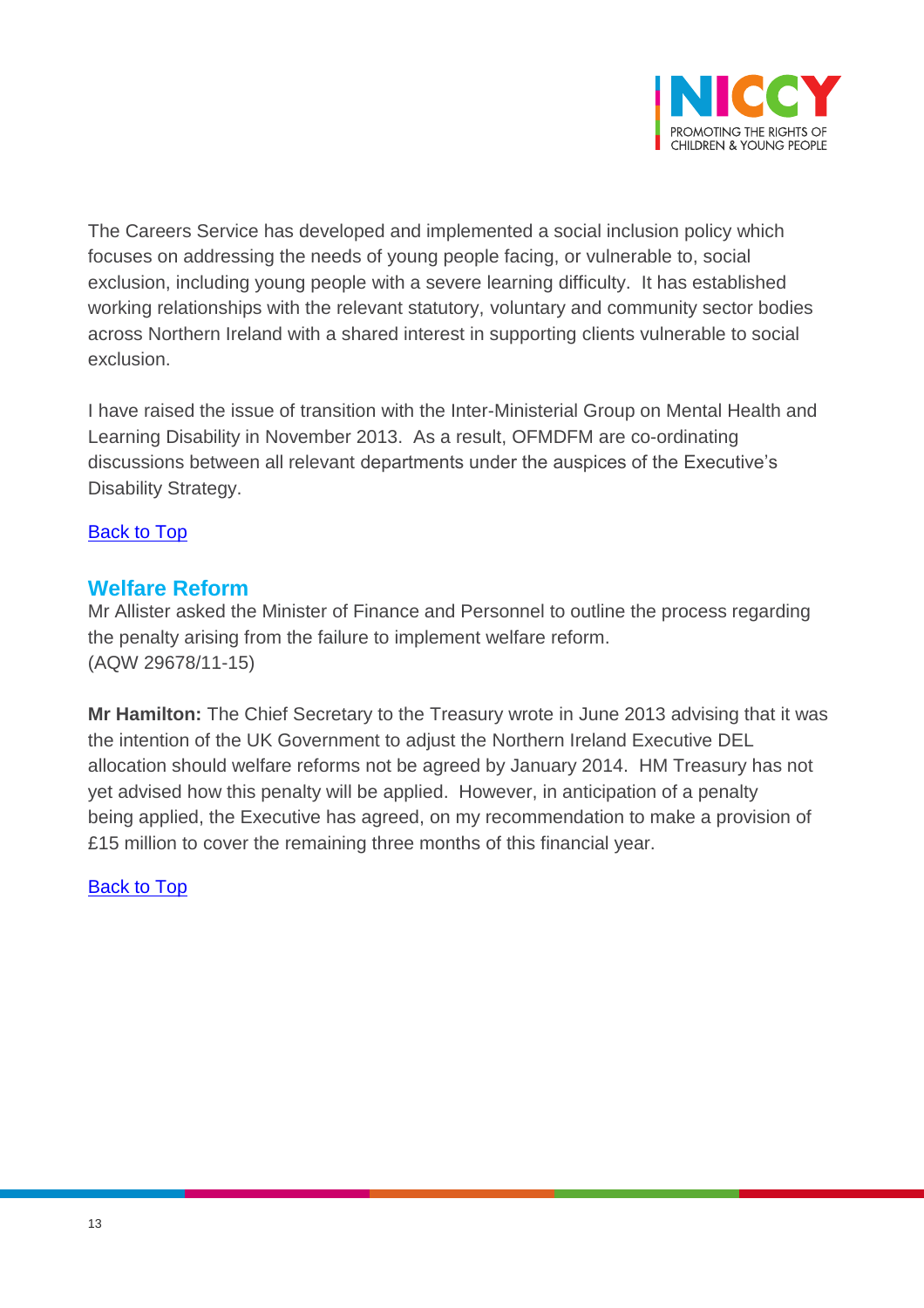

## <span id="page-13-0"></span>**Family Law: Access to Children**

Mr P Ramsey asked the Minister of Finance and Personnel to detail the consideration he has given to changing family law to enable penalties to be put in place by parents who do not grant each other access to their child following a break up. (AQW 29709/11-15)

**Mr Hamilton:** Under our current law, the court can impose penalties on those parents who breach a contact order, for example a custodial sentence or a fine. It has been suggested that additional enforcement measures should be available. However, it has also been suggested that more should be done to help parents to better understand their responsibilities toward their child and avoid disputes about contact. In the coming months I hope to elicit views on the issues, with a view to determining whether any legislative amendments are required.

### <span id="page-13-1"></span>[Back to Top](#page-0-0)

### **Introduction of Universal Credit**

Mr Campbell asked the Minister of Finance and Personnel in regard to the introduction of universal credit, to ensure that any changes being considered for rate relief will continue to provide rate rebates to low income households. (AQW 29796/11-15)

**Mr Hamilton:** The second consultation on the future of rate rebates closed recently, a report on the consultation is available on the Department's website. I will be considering the responses shortly and providing direction on the way forward. I do however support the view that rate rebates should continue to protect households least able to pay domestic rates.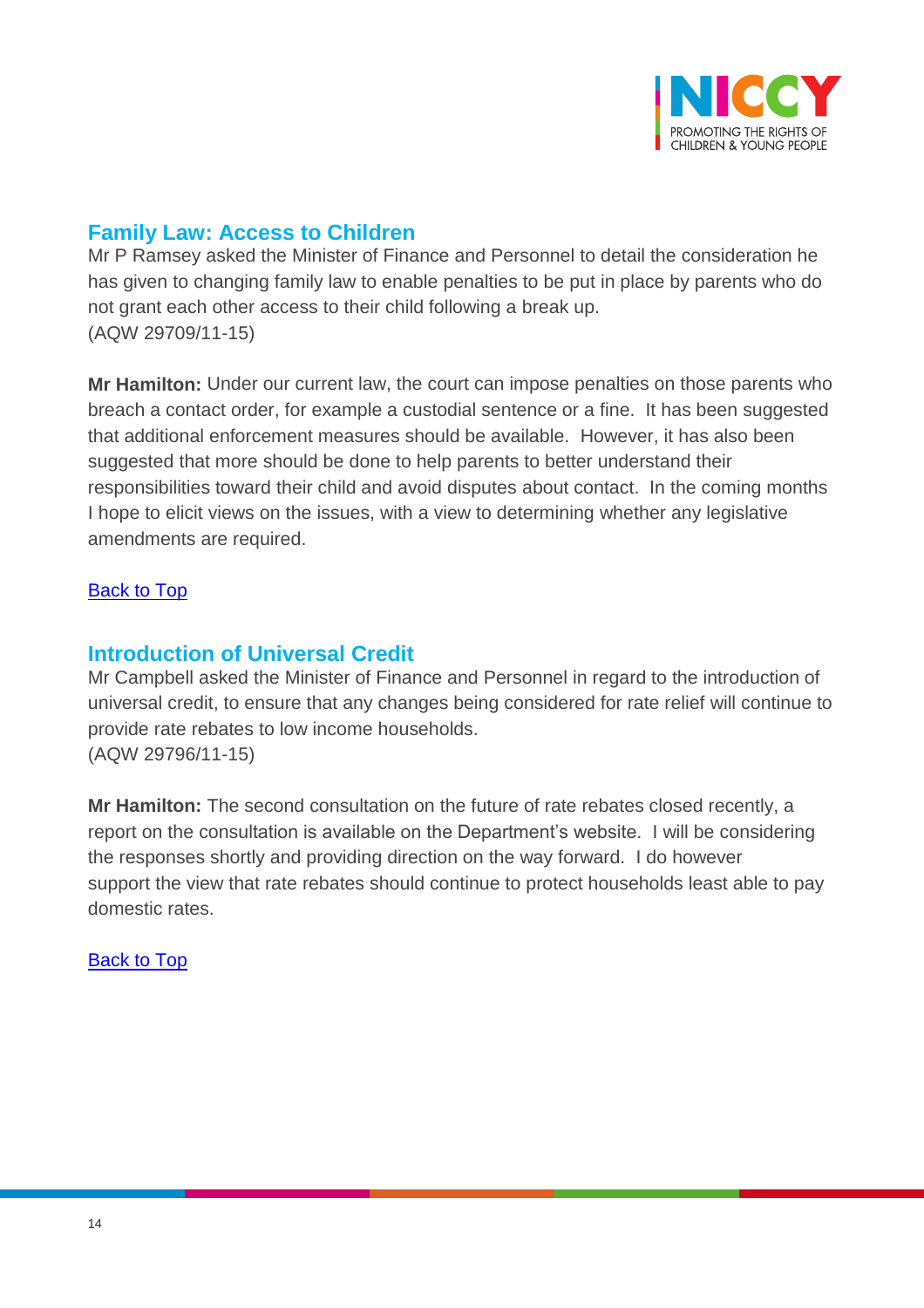

## <span id="page-14-0"></span>**Bamford Review**

Ms Maeve McLaughlin asked the Minister of Health, Social Services and Public Safety for an update on the actions contained in the Bamford Review. (AQW 29532/11-15)

**Mr Poots:** Progress against the Bamford Action Plan 2012-15 is monitored on a sixmonthly basis by the Bamford Inter Departmental Senior Officials Group, and by the Inter-Ministerial Group on Mental Health and Learning Disability.

When I launched the Bamford Action Plan 2012-15 in March last year, I committed to publishing regular monitoring information to highlight progress. The first monitoring report has been drafted and was approved by the Inter-Ministerial Group on Mental Health and Learning Disability in November 2013. An easy read version of this report is currently being prepared, and I hope to publish both versions within the next few weeks.

In general terms, there has been good progress made on the Bamford Action Plan 2012- 15, with 83% of the 76 actions on target for completion, and the remaining 17% are progressing, with some delay against the target date. The monitoring report, when published, will provide a detailed update against each of the 76 actions.

### <span id="page-14-1"></span>[Back to Top](#page-0-0)

## **Music Therapy in Special Education**

Mr McGlone asked the Minister of Health, Social Services and Public Safety whether the Review of the Allied Health Professionals' Support for Children and Young People with Statements of Special Educational Needs in Special Schools and Mainstream Education has requested, or plans to consider, evidence from parents of children with the most complex needs on the inclusion of music therapy in special education. (AQW 29769/11-15)

**Mr Poots:** The Review's focus is primarily on the services provided by Occupational Therapy, Speech and Language Therapy, Physiotherapy, Dietetics, Orthoptics and Podiatry for children with Statements of Special Educational Needs (SEN). In addition, it has been agreed that there will be an opportunity for engagement with representatives from other Allied Health Professions (AHP), including those providing music therapy, who work with children with SEN Statements.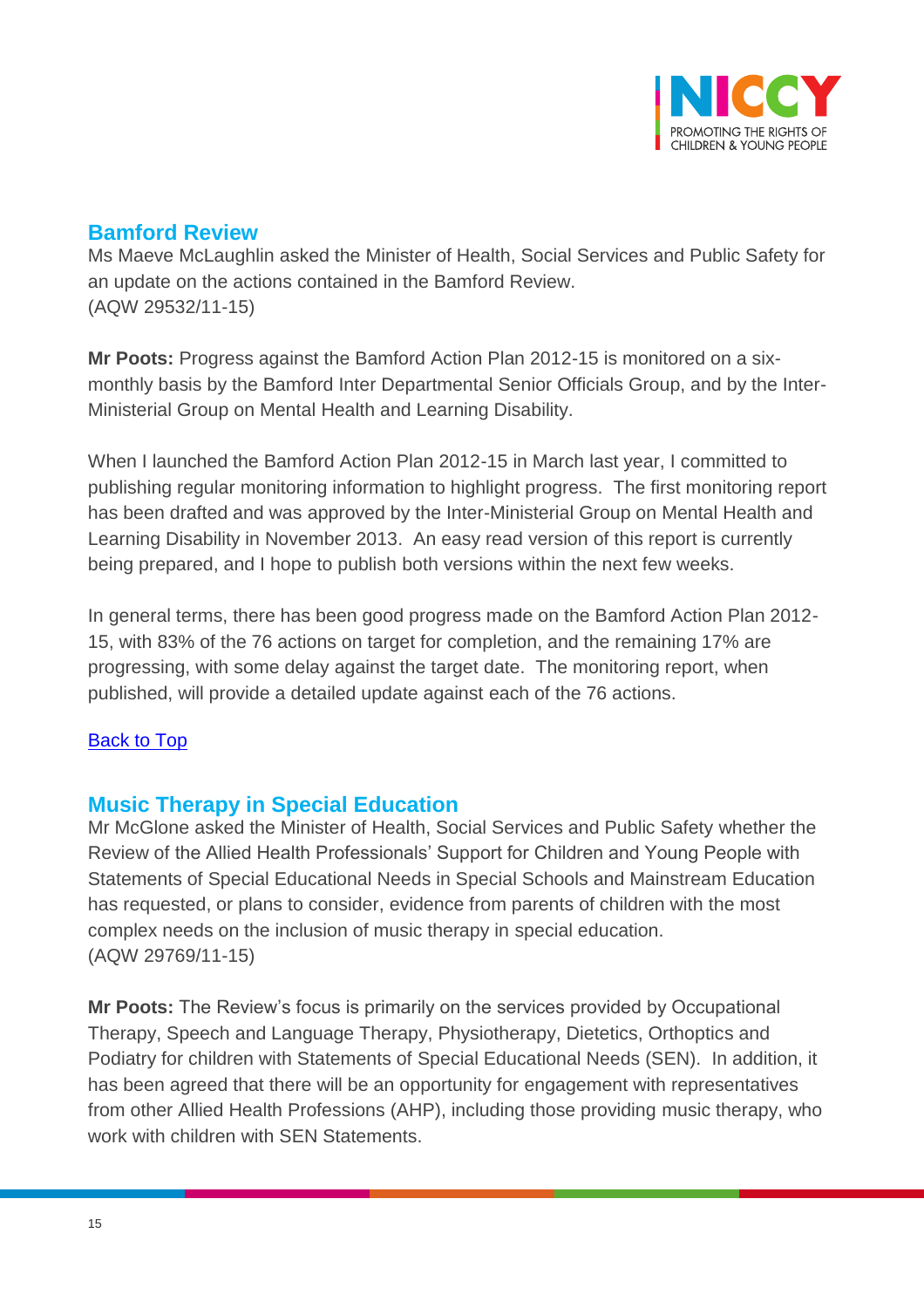

Furthermore, the Public Health Agency will seek views on the provision of AHP services, including music therapy, from the parents of children with Statements of Special Educational Needs.

### [Back to Top](#page-0-0)

## <span id="page-15-0"></span>**Programme for Government 2011-15: Pupils that Cycle to School**

Mr McKay asked the Minister for Regional Development how they are ensuring that the Executive meets the Programme for Government 2011-15 target to increase the number of pupils that cycle to school. (AQW 29531/11-15)

**Mr Kennedy:** The Programme for Government 2011-15 makes a commitment to 'by 2015 create the conditions to facilitate at least 36% of primary school pupils and 22% of secondary school pupils to walk or cycle to school as their main mode of transport'. In order to deliver this commitment my Department, in partnership with the Public Health Agency, is funding a three year Active School Travel Initiative which involves delivering a programme of cycle and walking skills training to pupils in 180 schools across Northern Ireland.

The programme is being delivered by Sustrans and its objective is to encourage school children to adopt cycling and walking as their main mode of travel to school. A robust programme of monitoring and evaluation has been developed by my Department's Statistics and Research Branch to measure achievement of the PfG targets and provide improved information on the progress made under the Active School Travel Initiative.

I have also established a Cycling Unit within my Department to ensure that cycling provision is a key element in both transport strategy and delivery. In addition, my Department continues to invest in the Safer Routes to School programme which is an initiative aimed at encouraging the use of sustainable transport options to school such as walking, cycling, public transport or car sharing to school. We are also exploring opportunities to work with other Departments to improve walking and cycling infrastructure and facilities at participating schools.